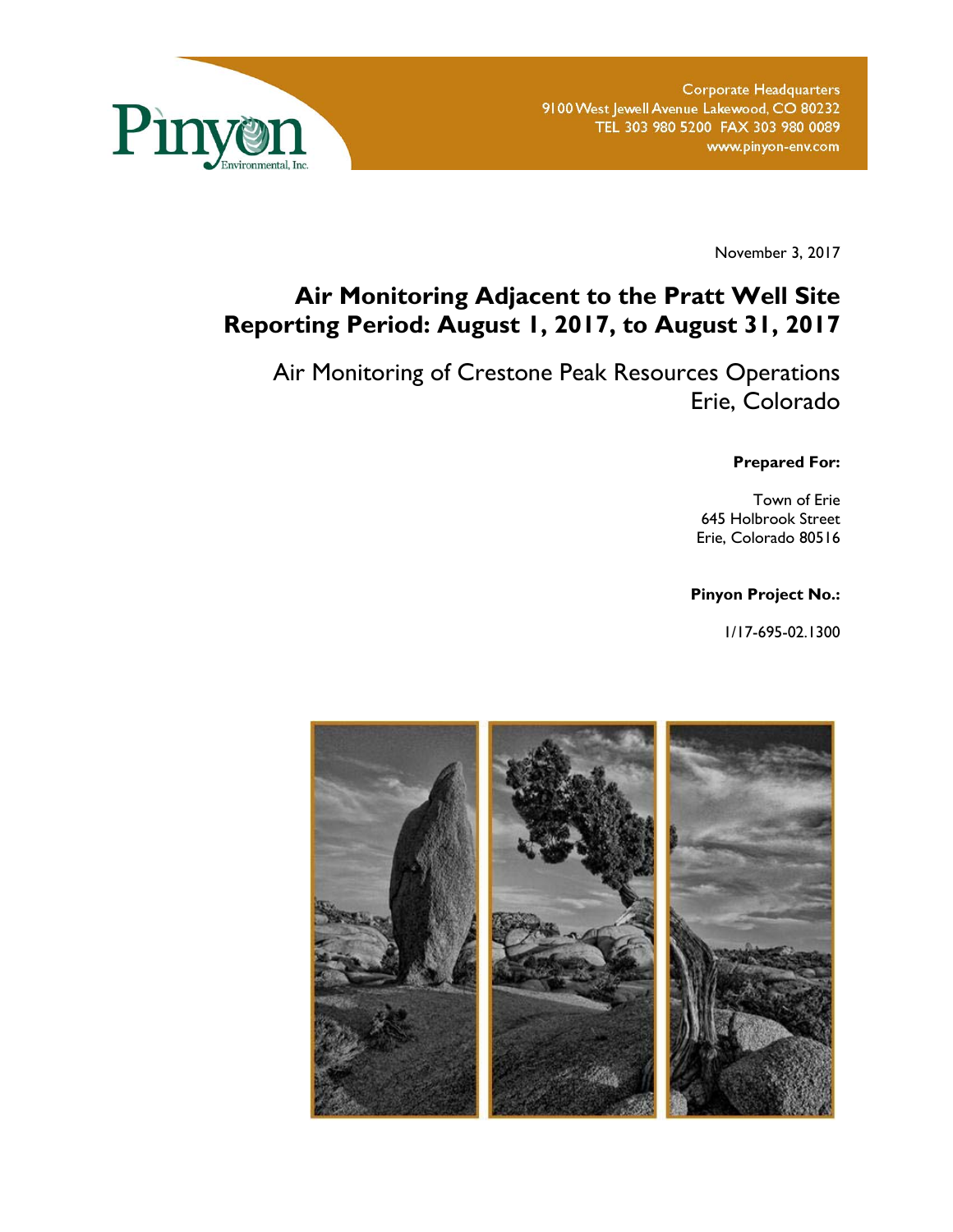

November 3, 2017

# **Air Monitoring Adjacent to the Pratt Well Site Reporting Period: August 1, 2017, to August 31, 2017**

Air Monitoring of Crestone Peak Resources Operations Erie, Colorado

**Prepared For:** 

Town of Erie 645 Holbrook Street Erie, Colorado 80516

**Pinyon Project No.:** 

1/17-695-02.1300

 **Prepared by:** 

 $U$ ague With

Sabrina M. Williams Air and Noise Specialist

**Reviewed by:** 

Buan R Po Brian Partington

Principal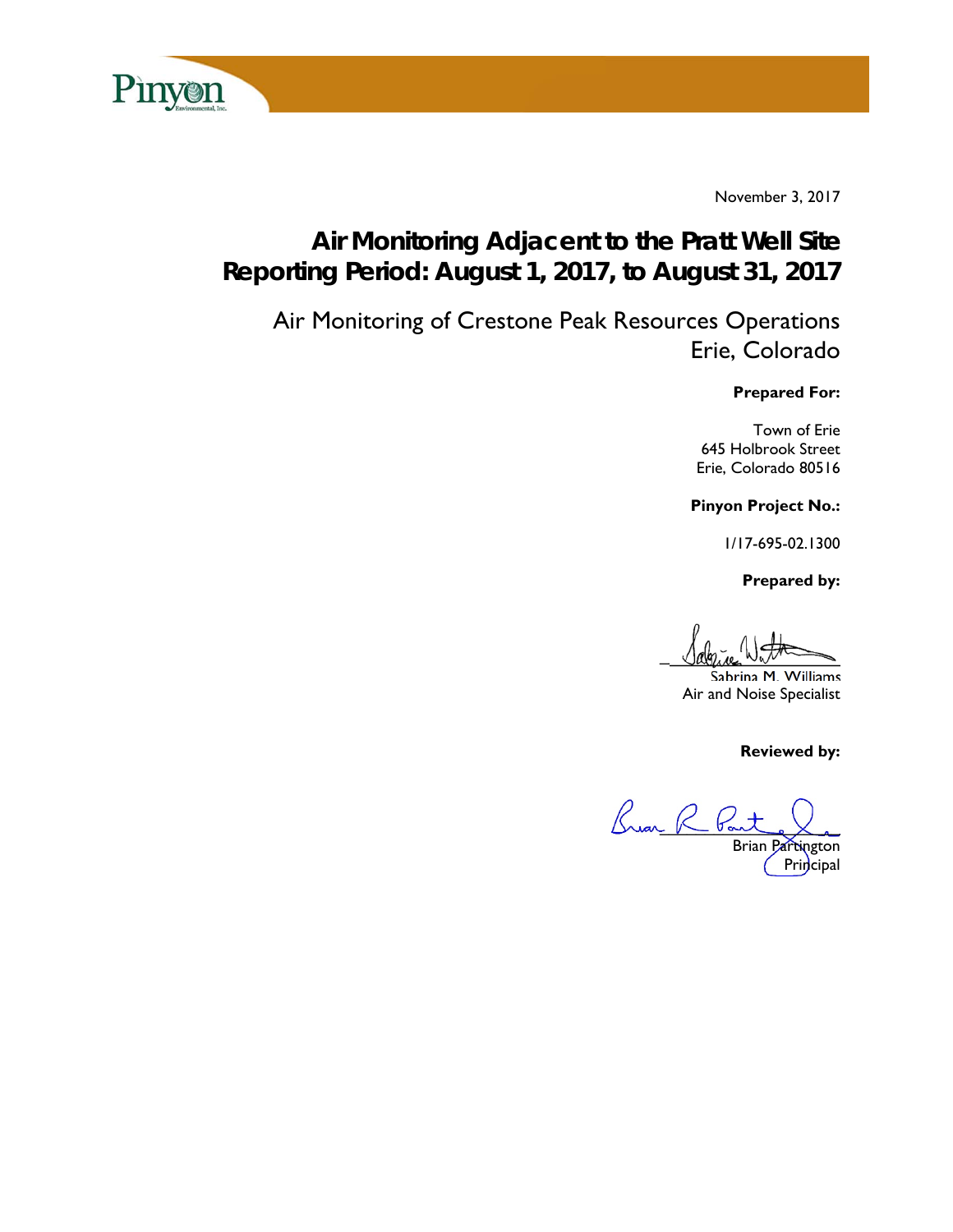

# **Table of Contents**

| 2. |     |  |
|----|-----|--|
|    | 2.1 |  |
|    | 2.2 |  |
|    | 2.3 |  |
|    | 2.4 |  |
| 3. |     |  |
|    |     |  |
|    | 5.  |  |
|    | 5.1 |  |
|    | 5.2 |  |
|    | 5.3 |  |
|    |     |  |

# **Figures**

# **Tables**

| Table 2-3 August 5, 2017, to August 30, 2017 Waste Connections Site 2 Collections Dates 4      |  |
|------------------------------------------------------------------------------------------------|--|
|                                                                                                |  |
|                                                                                                |  |
|                                                                                                |  |
| Table 4-3 Air Sampling Results August 5, 2017 to August 30, 2017 at Waste Connections Site 211 |  |
|                                                                                                |  |
|                                                                                                |  |
|                                                                                                |  |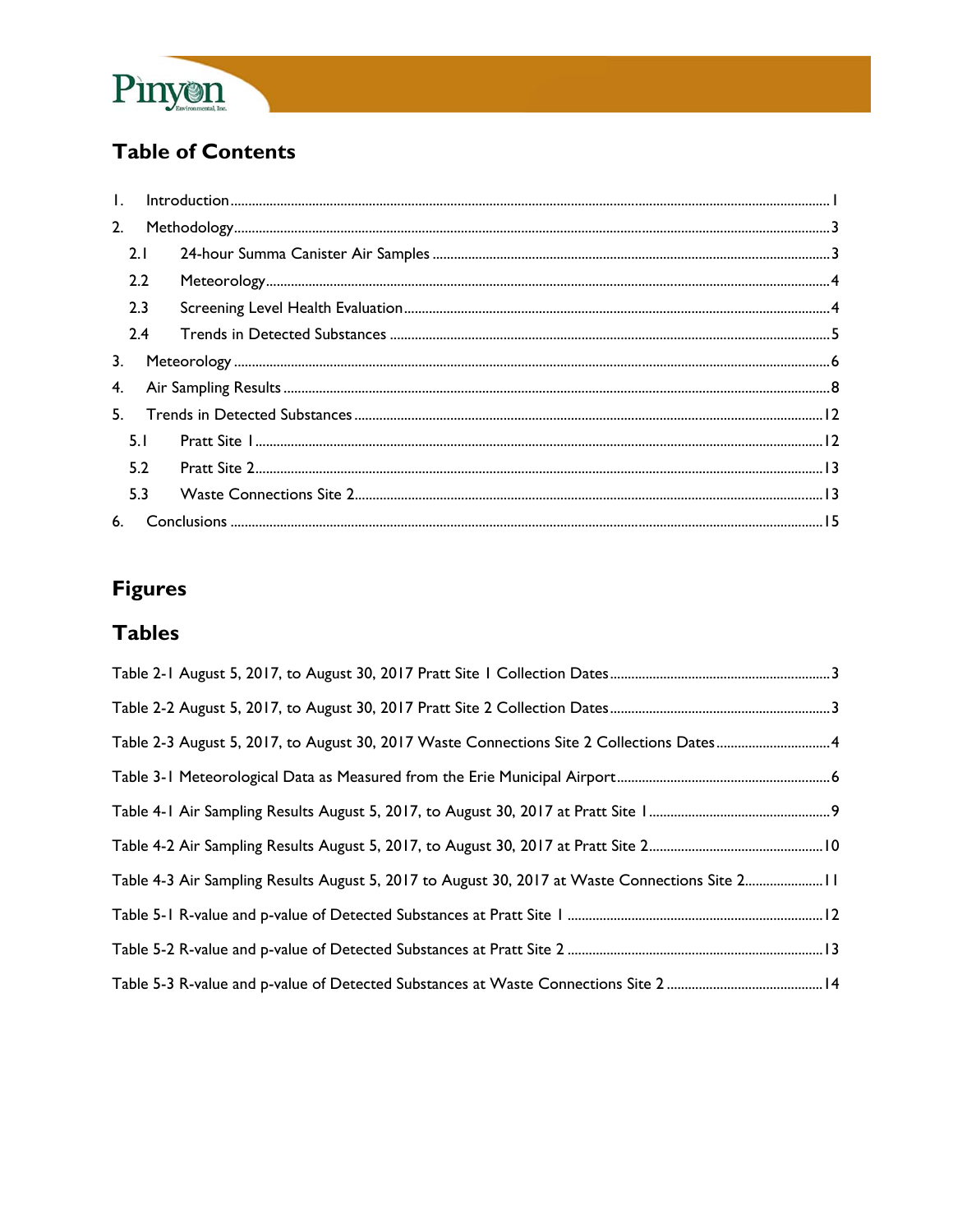

## **1. Introduction**

The Town of Erie (Town) has contracted with Pinyon Environmental, Inc., (Pinyon), to perform air quality monitoring near the Crestone Peak Resources (Crestone) Pratt well site, hereafter referred to as the Pratt well site. Pinyon captured 24-hour air samples every five days at three sampling locations (Figure 1-1). Sampling Site 1 is located 500 feet to the south of the Pratt well site. This location was selected by the Town to evaluate maximum concentrations near to the well site. Pratt Site 2 is located 830 feet to the southeast of the Pratt well site in a residential neighborhood. Waste Connections Site 2 is located 5,100 feet to the southwest of the Pratt well site in a residential neighborhood. Pratt Site 2 and Waste Connections Site 2 were selected by the Town to evaluate potential exposures to residents located closest to the well site. Pinyon collected air samples from August 5, 2017, though August 30, 2017. Crestone began drilling operations at the Pratt well site on July 21, 2017, and continued activities at this location throughout the reporting period. Prior to the start of drilling, Pinyon also collected two baseline samples on July 18, 2017, and July 20, 2017, that are used to assess how ambient air levels may change during Crestone's activities during this reporting period.

A health screening evaluation of compounds detected in the samples collected from August 5, 2017, through August 30, 2017, was conducted to identify exposure for citizens in the area. A statistical analysis of trends in concentrations detected was also completed.

A summary of the data follows:

- From August 5, 2017, through August 30, 2017, 22 of the 67 substances analyzed were detected at Pratt Site 1.
- From August 5, 2017, through August 30, 2017, 17 of the 67 substances analyzed were detected at Pratt Site 2.
- From August 5, 2017, through August 30, 2017, 23 of the 67 substances analyzed were detected at Waste Connections Site 2.
- Based on the sampling data, there is a very low potential for short- or long-term health effects due to exposure to these substances.

These conclusions are based on six samples collected at the three sampling sites. Samples were collected for a short period of time. The samples may not have captured all the substances or amounts of substances in the air during times when residents are experiencing exposures. These conclusions are therefore based on limited sampling, conducted during a limited investigation. Concentrations of constituents can be highly variable, and detections may be dependent on a variety of environmental conditions (e.g., date, operations, wind bearings, actual emissions from operations, and changing emissions from operations, or other undetermined emission sources). This sampling may, therefore, not be representative of, or account for, all variables that could be present during all phases of oil and gas operations within the Town.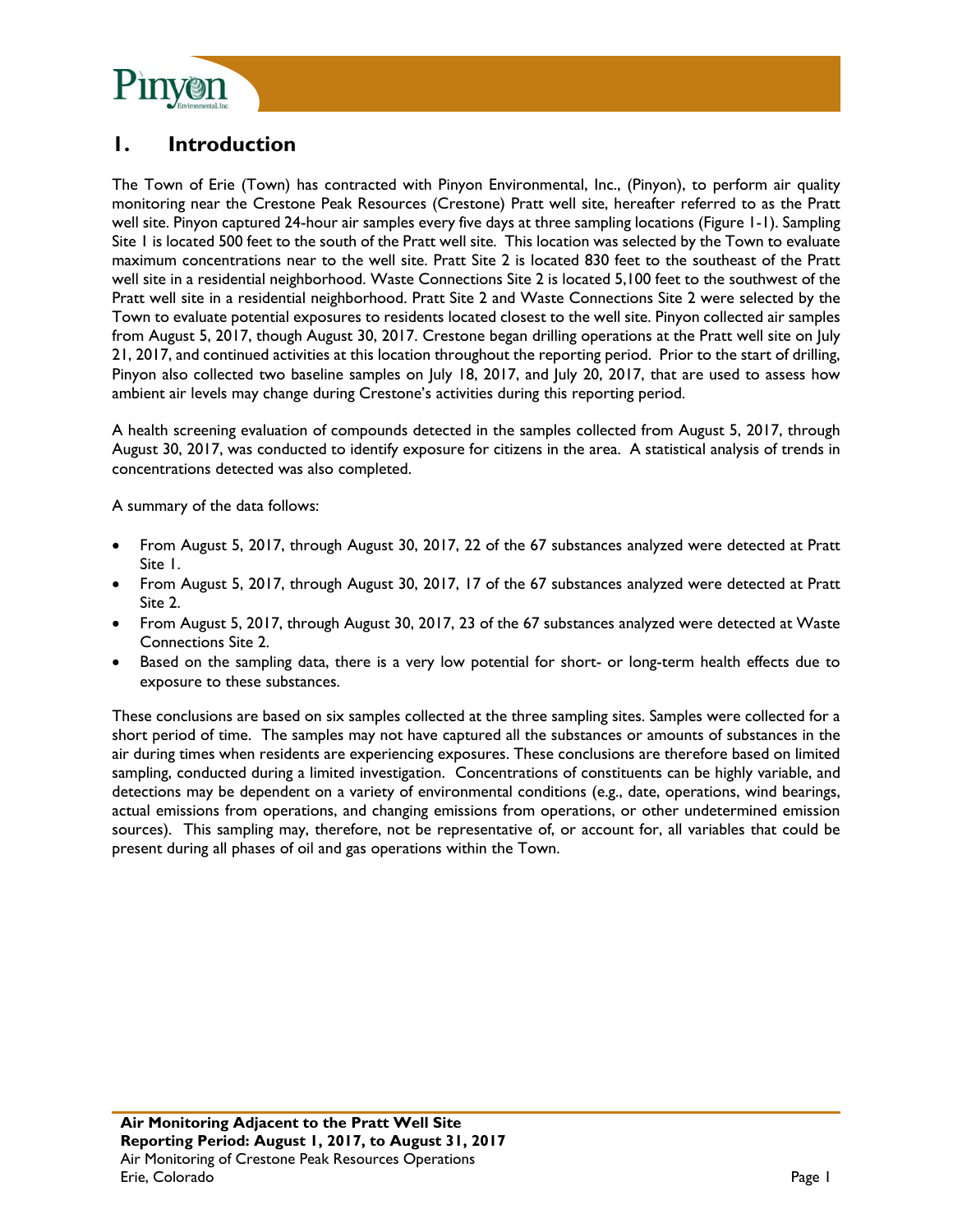

### **Figure 1-1 Air Monitoring Locations**

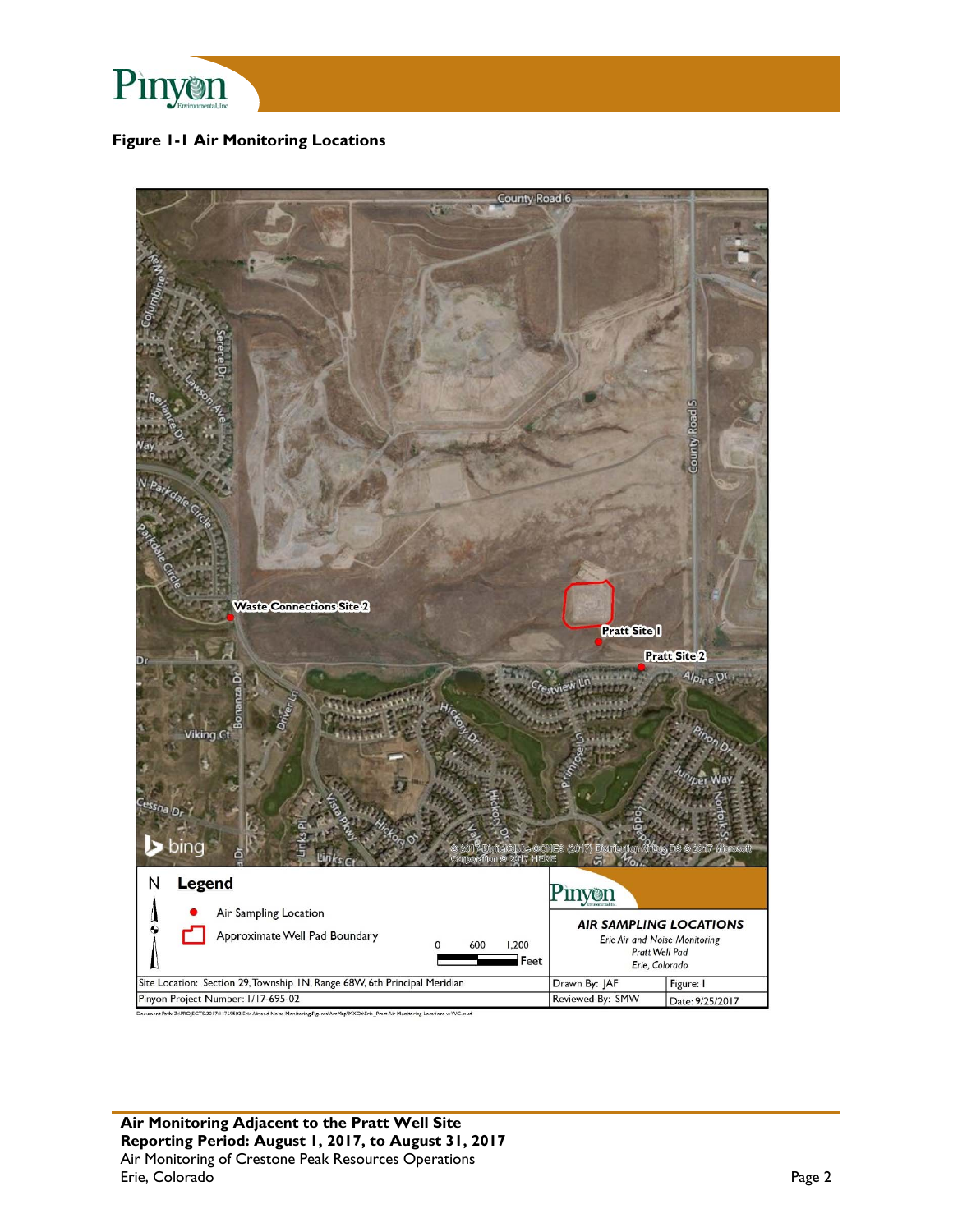

# **2. Methodology**

## **2.1 24-hour Summa Canister Air Samples**

Pinyon utilized 6-liter Summa canisters to collect the air quality samples. A Summa canister is a spherical stainless-steel container that has had the internal surfaces specially passivated using a "Summa" process. The canister is prepared for sampling by evacuating the contents to a vacuum of approximately 29.9 inches of mercury (in Hg). Opening the stainless-steel bellows valve allows the air sample to enter the canister. A 24 hour flow controller was utilized to restrict the flow and allow for collection at the desired flow rate over a period of 24 hours. After a 24-hour sample collection period, the valves were closed and Pinyon returned the canisters to the laboratory for analysis. Summa canister analysis was conducted by ESC Lab Sciences and Origins Laboratory, Inc., in accordance with EPA method TO-15 (EPA, 1999). EPA method TO-15 (TO-15) is appropriate for use when sampling a subset of 67 Volatile Organic Compounds (VOCs) which constitute the target analyte list. Typical situations involve ambient air testing associated with the potential exposures from emission sources, including oil and gas operations. In this case sampling and analysis of VOCs was performed to evaluate the potential exposure of dispersing source emissions in the surrounding area. Pinyon collected one 24-hour sample every five days. Table 2-1, Table 2-2 and Table 2-3 show the sample collection date and times for the sampling locations.

| <b>Sample Start Date</b> | <b>Sample Start Time</b> | <b>Sample End Date</b> | <b>Sample End Time</b> |
|--------------------------|--------------------------|------------------------|------------------------|
| 8/5/2017                 | $7:30$ AM                | 8/6/2017               | $7:00$ AM              |
| 8/10/2017                | $2:45$ PM                | 8/11/2017              | $2:30$ PM              |
| 8/15/2017                | $9:25$ AM                | 8/16/2017              | $9:00$ AM              |
| 8/21/2017                | $3:00$ PM                | 8/22/2017              | $3:00$ PM              |
| 8/25/2017                | 7:55 AM                  | 8/26/2017              | $7:30$ AM              |
| 8/30/2017                | 8:00 AM                  | 8/31/2017              | 7:55 AM                |

|  | Table 2-1 August 5, 2017, to August 30, 2017 Pratt Site 1 Collection Dates |  |
|--|----------------------------------------------------------------------------|--|
|  |                                                                            |  |

#### **Table 2-2 August 5, 2017, to August 30, 2017 Pratt Site 2 Collection Dates**

| <b>Sample Start Date</b> | <b>Sample Start Time</b> | <b>Sample End Date</b> | <b>Sample End Time</b> |
|--------------------------|--------------------------|------------------------|------------------------|
| 8/5/2017                 | 7:40 AM                  | 8/6/2017               | 7:15AM                 |
| 8/10/2017                | 2:55 PM                  | 8/11/2017              | 2:45 PM                |
| 8/15/2017                | 9:30 AM                  | 8/16/2017              | 9:15AM                 |
| 8/21/2017                | 5:45 PM                  | 8/22/2017              | 3:30 PM                |
| 8/25/2017                | 8:15AM                   | 8/26/2017              | 8:00 AM                |
| 8/30/2017                | 8:10 AM                  | 8/31/2017              | 8:00 AM                |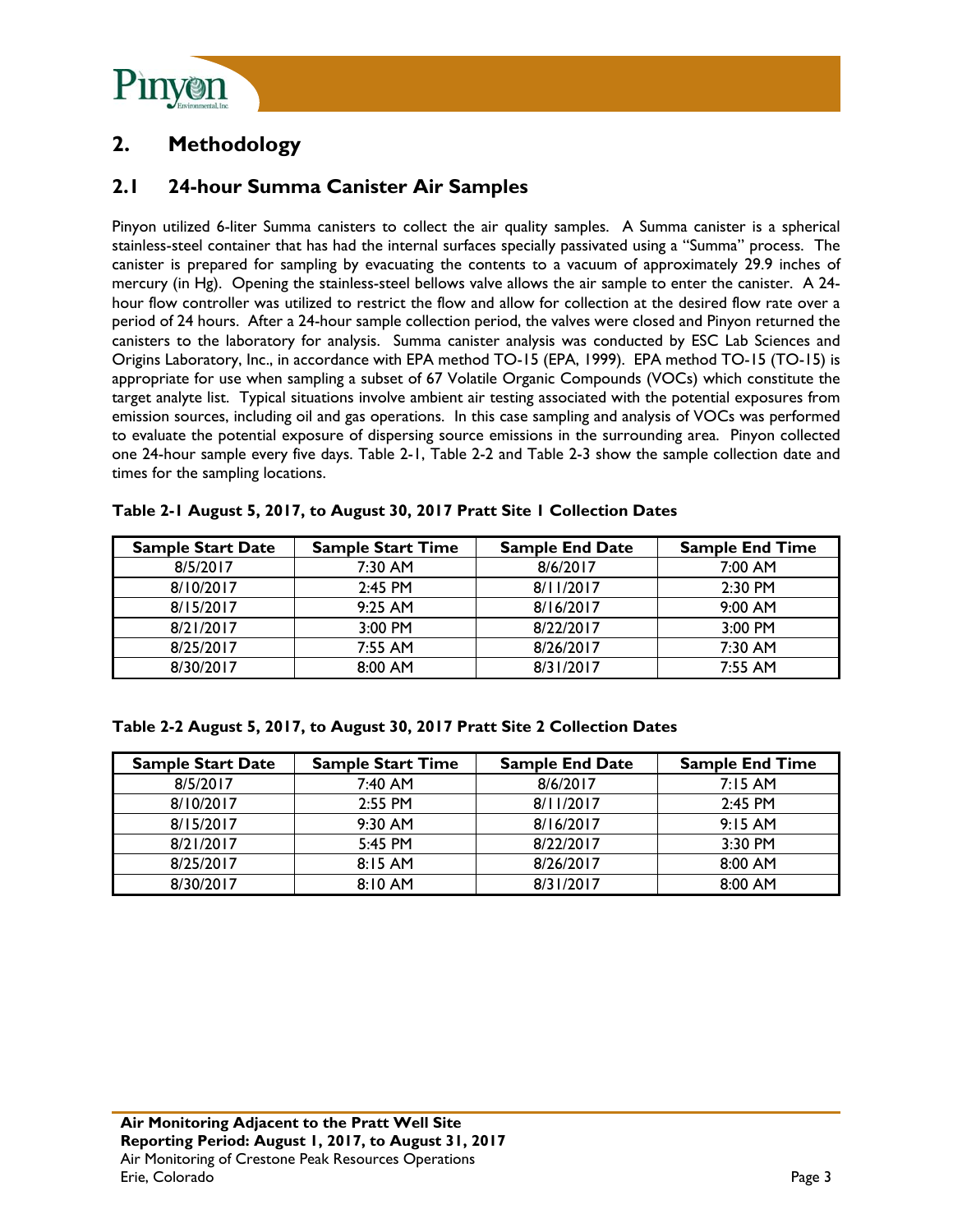

| <b>Sample Start Date</b> | <b>Sample Start Time</b> | <b>Sample End Date</b> | <b>Sample End Time</b> |
|--------------------------|--------------------------|------------------------|------------------------|
| 8/5/2017                 | $8:20$ AM                | 8/6/2017               | $8:00$ AM              |
| 8/10/2017                | $2:30$ PM                | 8/11/2017              | $2:15$ PM              |
| 8/15/2017                | $9:10$ AM                | 8/16/2017              | $9:00$ AM              |
| 8/21/2017                | $2:30$ PM                | 8/22/2017              | $2:15$ PM              |
| 8/25/2017                | 7:40 AM                  | 8/26/2017              | $7:30$ AM              |
| 8/30/2017                | 7:45 AM                  | 8/31/2017              | 7:30 AM                |

| Table 2-3 August 5, 2017, to August 30, 2017 Waste Connections Site 2 Collections Dates |  |  |
|-----------------------------------------------------------------------------------------|--|--|
|                                                                                         |  |  |

## **2.2 Meteorology**

Meteorological data is collected by the National Weather Service (NWS) at the Erie Municipal Airport in 20 minute intervals. The NWS data coinciding with the sampling periods were used to evaluate prevailing wind speed and wind direction during collection. Using the NWS data, a wind rose plot for each sampling location, corresponding to the specific sampling period, was generated by Pinyon. A wind rose plot is a graphical display of the frequency of wind direction and intensity of wind speed, and can be used to identify whether the sample was collected downwind of the well site, and how wind conditions during the sample collection period may affect sample results. A wind rose plots demonstrates the fraction of the observation period where wind speeds are greater than zero and does not illustrate to what extent calm winds are observed during the sampling period. Wind rose plots were used to evaluate the frequency at which the sampling sites were downwind of the well site and to assess whether periods of high winds were observed. Calm winds and low wind speeds are ideal for the collection of ambient air samples, as under these conditions substances will not rapidly disperse from the sampling location. During periods of recorded high wind speeds or periods when the sampling location is not downwind of the well, the sample may underestimate ambient concentrations.

## **2.3 Screening Level Health Evaluation**

A screening level health evaluation was performed by comparing the concentrations of detectable substances in the air sample with short-term and long-term health limit levels established by federal and state agencies for each detected substance. The health limit levels represent the concentrations at or below which no appreciable health effects are likely to occur to individuals (including sensitive individuals) for a certain exposure period. Concentrations at or below this level can be considered a "safe" level of exposure. The sampling completed for this investigation represents a "snapshot" of the air concentrations in the area during the time of collection, and may not be representative of the potential exposures over a longer period. A generally accepted method for conducting this type of health evaluation is to conduct a two-step screening process:

- 1. Compare the results of the short-term sample with long-term health screening levels.
	- a) If the substance result is below the long-term health screening level, it is very unlikely that short-term exposure will result in short or long-term negative health consequences. A short-term exposure is considered exposure of 24 hours a day, for up to one year, to that pollutant.
	- b) If the sample result is above the long-term health screening level, then move on to step two. A longterm exposure is considered a minimum of one year of exposure.
- 2. Compare the results of the short-term sample (substance identified in step one) with short-term health screening levels.
	- a) If the sample result is below the short-term health screening level, it is unlikely that short-term exposure to this substance will result in negative health consequences.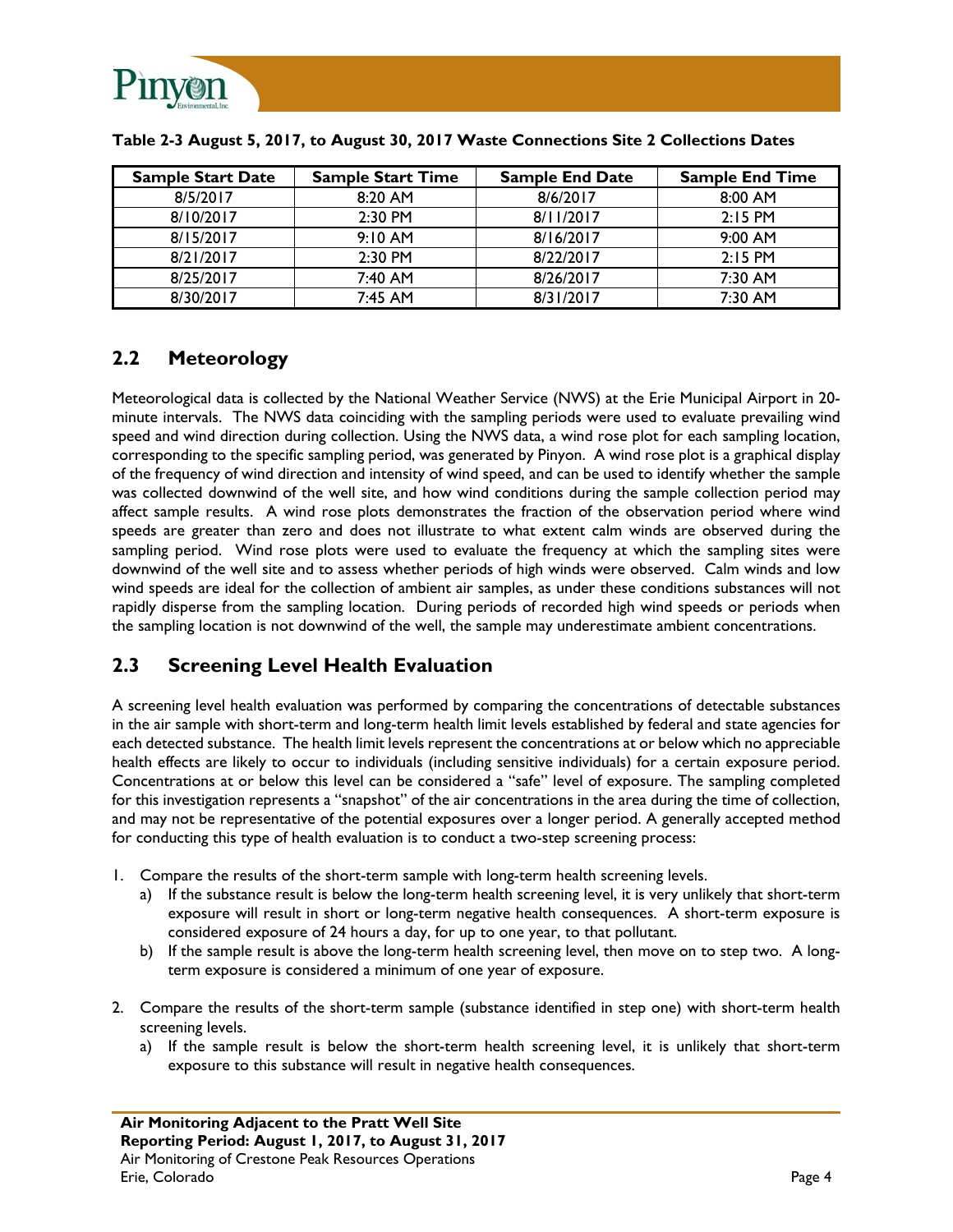

Pinyon utilized health screening levels established by the following agencies in the evaluation:

- Environmental Protection Administration Integrated Risk Information System (IRIS)
- ATSDR MRL (US Agency for Toxic Substances and Disease Registry Minimal Risk Level)
- TCEQ AMCV (Texas Commission on Environmental Quality Air Monitoring Comparison Values)

### **2.4 Trends in Detected Substances**

If a substance was detected above the reporting detection limit (RDL) in one or more samples, Pinyon performed statistical analysis of the data to evaluate trends in concentrations over time. If the substance was not detected by the lab on a specific sampling date, for the statistical analysis Pinyon used a concentration of one-half of the RDL in the graphical display. This approach is supported by the Environmental Protection Agency (EPA) for risk assessments and recognizes that values between the RDL and zero could be present, and that the average value could be as high as half of the RDL (EPA, 1991). Pinyon calculated the Pearson correlation coefficient (R-value) for each detected substance and then determined the p-value to assess whether the trend was statistically significant. The R-value is a statistical variable that is commonly utilized to assess trends in concentrations over time (Davis, 2002). The R-value ranges from -1.0 to 1.0 with an R-value of 1.0 representing a linear increase in measured concentration levels over time and -1.0 representing a linear decrease in measured concentration levels over the reporting period. The closer the R-value is to zero, the less linear the trend in concentration levels over the reporting period. To assess the level of confidence in the calculated R-value, a p-value is calculated. The p-value is based on the magnitude of the R-value and the total number of samples (n) collected in the reporting period. A p-value of less than or equal to 0.05 means that there is a 95% confidence level that the trend is statistically significant.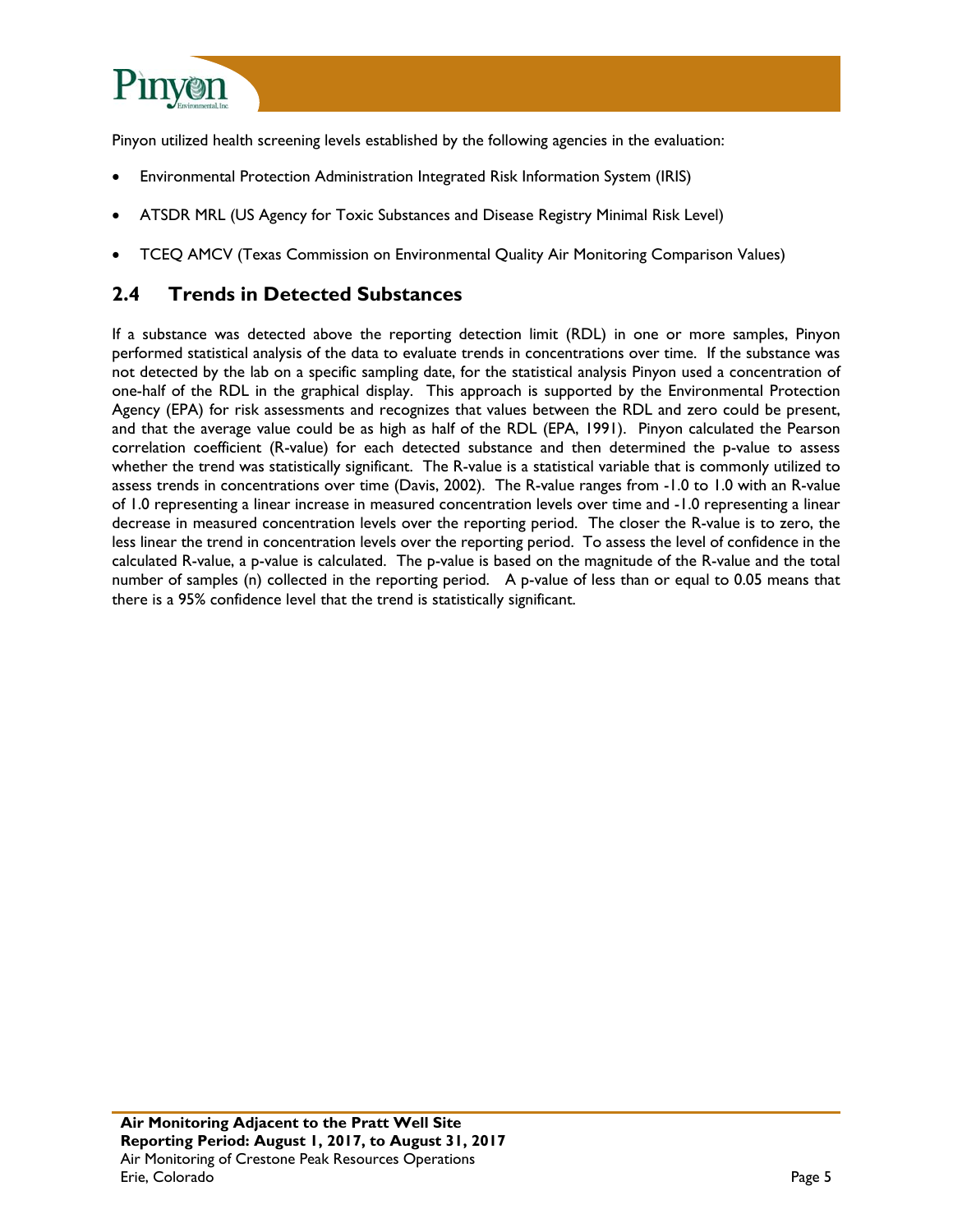

# **3. Meteorology**

Pinyon utilized the meteorological data as measured in 20-minute intervals from the Erie Municipal Airport to assess the prevailing wind direction and the percent of time the sampling sites were downwind of the well site and the percent of time calm winds were recorded during the sample collection periods. This data is summarized in Table 3-1 below and the wind rose corresponding to the sample collection periods is shown in Figure 3-1. Although the sampling sites were not downwind of the well site for prolonged periods when wind speeds were recorded, calm winds were recorded for a significant portion of the sampling period. During the August 10, 2017 to August 11, 2017 sample collection period, no wind data was collected at the Erie Municipal Airport; therefore, it is not possible to assess meteorological conditions associated with this sample. During the remaining sample collection periods, the meteorological conditions were likely to be adequate in representing ambient conditions at the sampling locations.

| Table 3-1 Meteorological Data as Measured from the Erie Municipal Airport |  |  |
|---------------------------------------------------------------------------|--|--|

| <b>Sample</b><br><b>Start Date</b> | <b>Prevailing Wind</b><br><b>Direction</b> | <b>Pratt Site I</b><br><b>Downwind</b><br>(%) | <b>Pratt Site 2</b><br><b>Downwind</b><br>$(\%)$ | Waste<br><b>Connections</b><br>Site 2<br><b>Downwind</b><br>(%) | Calm<br>Winds $(\%)$ |
|------------------------------------|--------------------------------------------|-----------------------------------------------|--------------------------------------------------|-----------------------------------------------------------------|----------------------|
| 8/5/2017                           | East                                       | $\mathsf{I}$ .4                               | 4.23                                             | 0.00                                                            | 40.9                 |
| 8/10/2017                          | <b>NA</b>                                  | <b>NA</b>                                     | <b>NA</b>                                        | <b>NA</b>                                                       | <b>NA</b>            |
| 8/15/2017                          | South, North<br>northwest                  | 8.33                                          | 1.39                                             | 4.17                                                            | 36.1                 |
| 8/21/2017                          | East northeast                             | 0.00                                          | 0.00                                             | 0.00                                                            | 46.5                 |
| 8/25/2017                          | South southwest                            | 7.0                                           | 0.00                                             | 1.39                                                            | 40.3                 |
| 8/30/2017                          | North, South                               | l I . I                                       | 1.96                                             | 1.67                                                            | 39.7                 |

1 No data collected from the Erie Municipal Airport during this collection period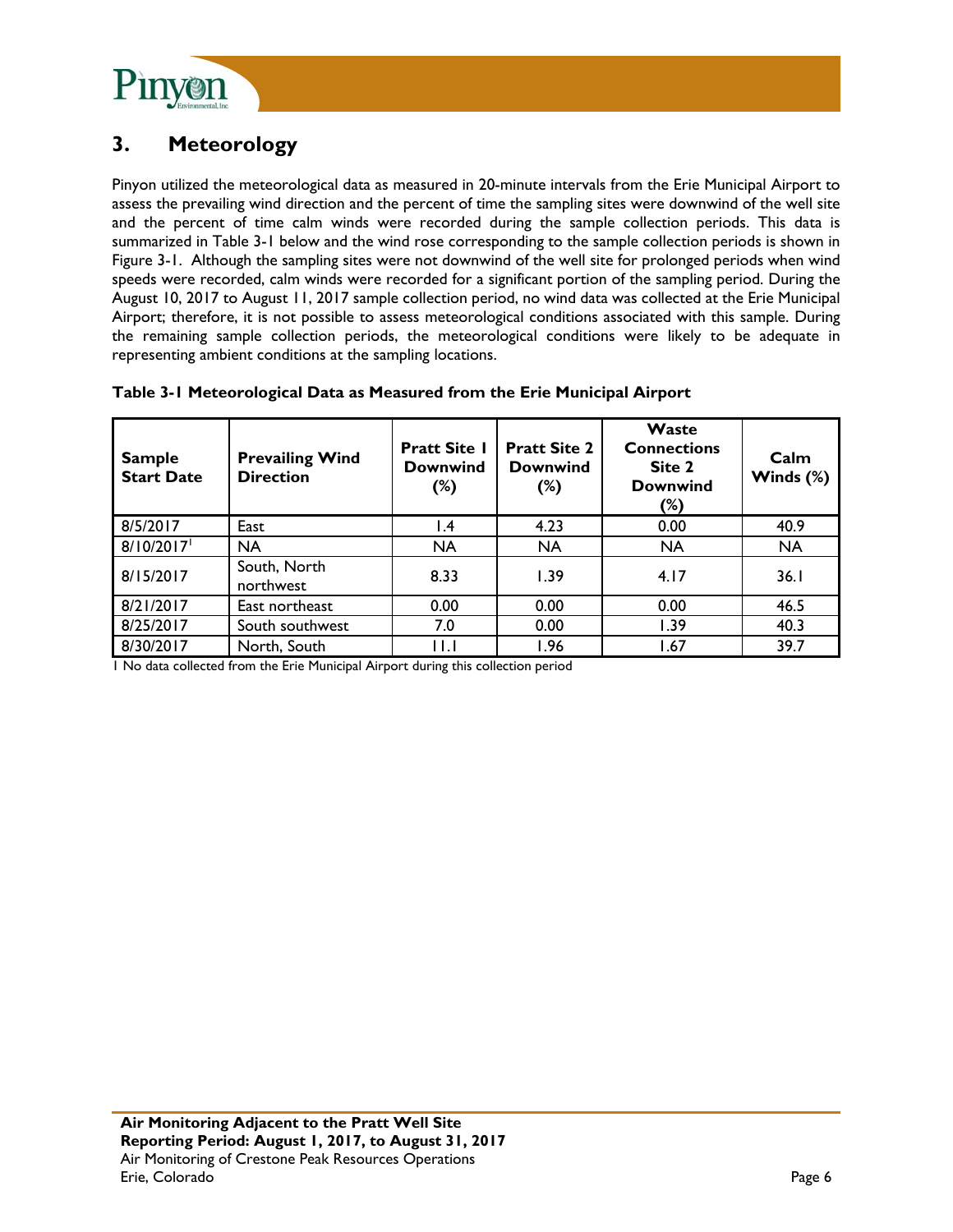



#### **Figure 3-1 Wind Rose for August 5, 2017, to August 30, 2017**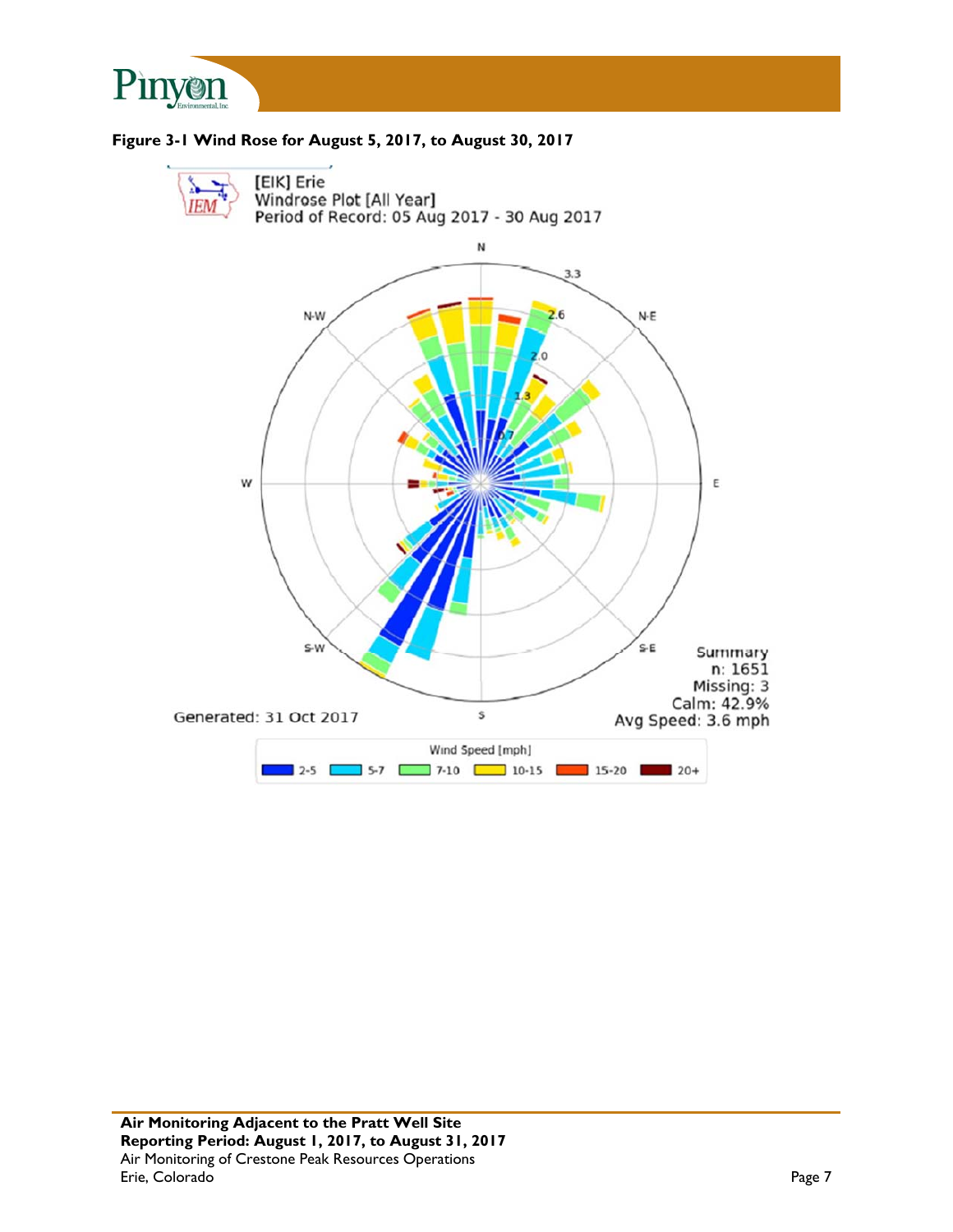

# **4. Air Sampling Results**

Twenty-two of the 67 compounds analyzed by the lab were detected in the six air samples collected by Pinyon at Pratt Site 1 (Table 4-1). Seventeen of the 67 compounds analyzed by the lab were detected in the six air samples collected by Pinyon at Pratt Site 2 (Table 4-1). Twenty-three of the 67 compounds analyzed by the lab were detected in the six air samples collected by Pinyon at Waste Connections Site 2 (Table 4-3). The concentrations of all detected substances were below short- and long-term health screening levels (Tables 4- 1, 4-2 and 4-3).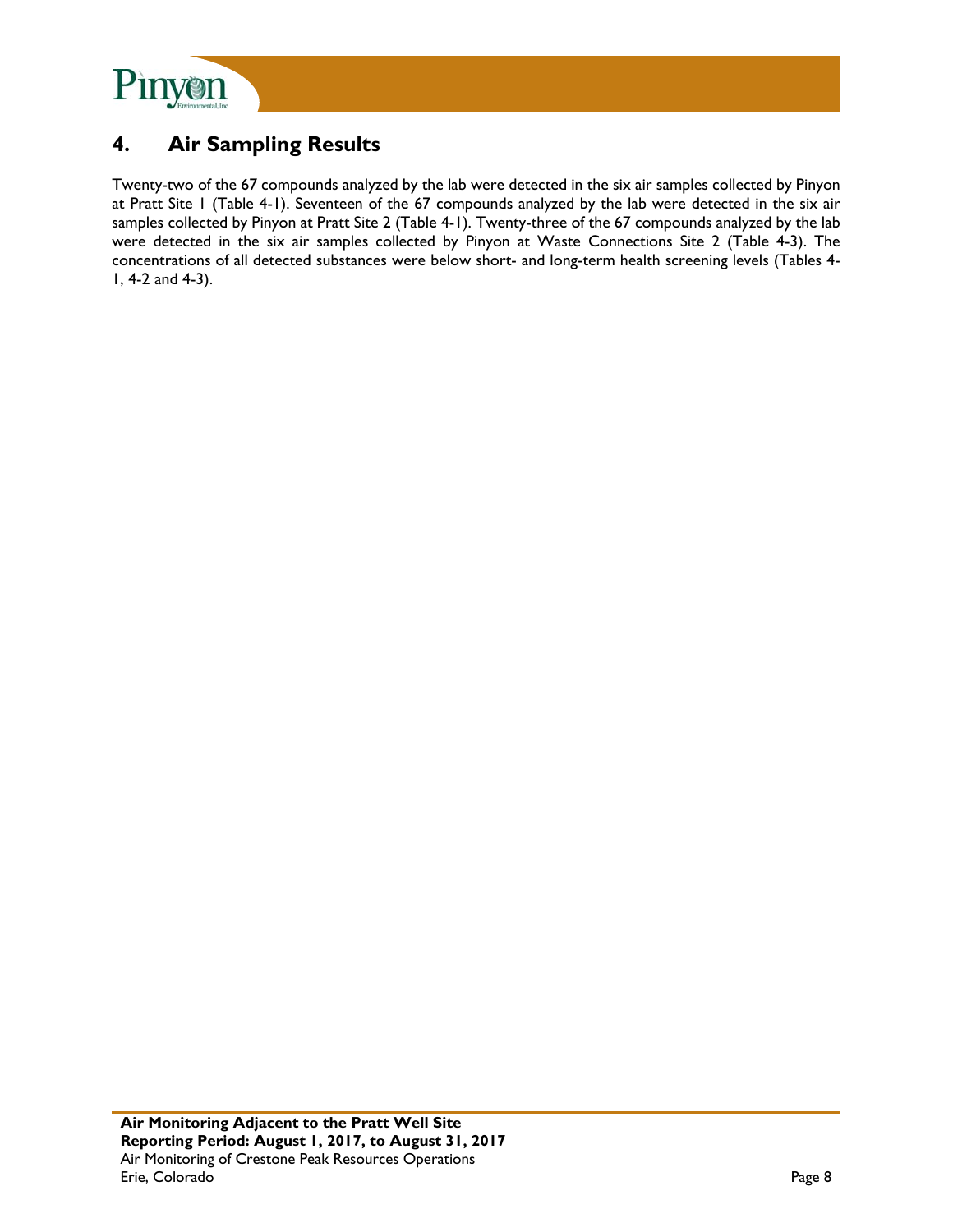

### **Table 4-1 Air Sampling Results August 5, 2017, to August 30, 2017 at Pratt Site 1**

|                         |           | <b>Health Screening</b><br>Level (ppb) |           |           |           |           |                             |                      |
|-------------------------|-----------|----------------------------------------|-----------|-----------|-----------|-----------|-----------------------------|----------------------|
| Analyte                 | 8/05/2017 | 8/10/2017                              | 8/15/2017 | 8/21/2017 | 8/25/2017 | 8/30/2017 | <b>Short</b><br><b>Term</b> | Long<br><b>Term</b>  |
| Acetone                 | 4.52      | 7.83                                   | 3.60      | 5.43      | 4.51      | 5.40      | 26,000 <sup>A</sup>         | $13,000^{\circ}$     |
| Benzene                 | 0.654     | 0.242                                  | < 0.200   | < 0.200   | < 0.200   | < 0.200   | $9,000^{\dagger}$           | 9 <sup>1</sup>       |
| Chloroethane            | < 0.200   | 1.68                                   | < 0.200   | < 0.200   | < 0.200   | < 0.200   | 3,788                       | 15 <sup>A</sup>      |
| Chloromethane           | 0.565     | 0.421                                  | 0.458     | 0.402     | 0.563     | 0.398     | 200 <sup>A</sup>            | 50 <sup>A</sup>      |
| Cyclohexane             | 1.45      | 0.372                                  | 0.206     | < 0.200   | 0.238     | < 0.200   | ,000 <sup>1</sup>           | $1,743$ <sup>1</sup> |
| Ethanol                 | 5.30      | 9.28                                   | 4.98      | 12.1      | 11.1      | 5.36      | <b>NA</b>                   | <b>NA</b>            |
| Ethylbenzene            | 0.276     | 0.319                                  | < 0.200   | < 0.200   | < 0.200   | < 0.200   | 33,000                      | 2301                 |
| 4-Ethyltoluene          | 0.467     | < 0.200                                | < 0.200   | < 0.200   | < 0.200   | < 0.200   | 250 <sup>T</sup>            | 25 <sup>T</sup>      |
| Trichlorofluoromethane  | 0.263     | 0.235                                  | 0.208     | 0.228     | 0.329     | < 0.200   | $10,000^{T}$                | $1,000^\intercal$    |
| Dichlorodifluoromethane | 0.395     | 0.303                                  | 0.336     | 0.286     | 0.380     | 0.291     | $10,000^{T}$                | $,000^{T}$           |
| Heptane                 | 2.55      | 0.505                                  | 0.263     | 0.218     | 0.371     | 0.205     | 850 <sup>1</sup>            | 85 <sup>1</sup>      |
| n-Hexane                | 2.88      | 0.801                                  | 0.532     | 0.874     | 0.579     | 1.01      | 1,800 <sup>1</sup>          | 198 <sup>1</sup>     |
| Methylene Chloride      | < 0.200   | < 0.200                                | 0.365     | 1.29      | < 0.200   | 3.68      | 600 <sup>A</sup>            | 100 <sup>T</sup>     |
| 2-Butanone (MEK)        | < 1.25    | 2.11                                   | 1.25      | < 1.25    | 1.25      | < 1.25    | 200,000 <sup>A</sup>        | 200,000 <sup>A</sup> |
| 2-Propanol              | < 1.25    | < 1.25                                 | < 1.25    | < 1.25    | .4        | < 1.25    | <b>NA</b>                   | <b>NA</b>            |
| Styrene                 | < 0.200   | 0.222                                  | < 0.200   | < 0.200   | < 0.200   | < 0.200   | $5,000^{\circ}$             | 200 <sup>A</sup>     |
| Tetrahydrofuran         | < 0.200   | 23.3                                   | < 0.200   | < 0.200   | < 0.200   | < 0.200   | 680                         | 680                  |
| Toluene                 | 2.06      | 1.78                                   | 0.389     | 0.337     | 0.556     | 0.330     | $2,000^{\text{A}}$          | 1,327 <sup>1</sup>   |
| 1,2,4-Trimethylbenzene  | < 0.200   | 0.353                                  | < 0.200   | < 0.200   | < 0.200   | < 0.200   | 250 <sup>T</sup>            | $25^T$               |
| 1,3,5-Trimethylbenzene  | 2.74      | < 0.200                                | < 0.200   | < 0.200   | < 0.200   | < 0.200   | 250 <sup>T</sup>            | $25^T$               |
| m&p-Xylene              | 8.25      | 1.27                                   | < 0.400   | < 0.400   | 0.479     | < 0.400   | $2,000^{\circ}$             | 23 <sup>1</sup>      |
| o-Xylene                | 2.78      | 0.475                                  | < 0.200   | < 0.200   | < 0.200   | < 0.200   | $2,000^{\text{A}}$          | 23 <sup>1</sup>      |

1 IRIS (Environmental Protection Agency Integrated Risk Information System), A ATDSR MRL (US Agency for Toxic Substances and Disease Registry Minimal Risk Level)

T TCEQ AMCV (Texas Commission on Environmental Quality Air Monitoring Comparison Value)

NA no health value available

ppb parts per billion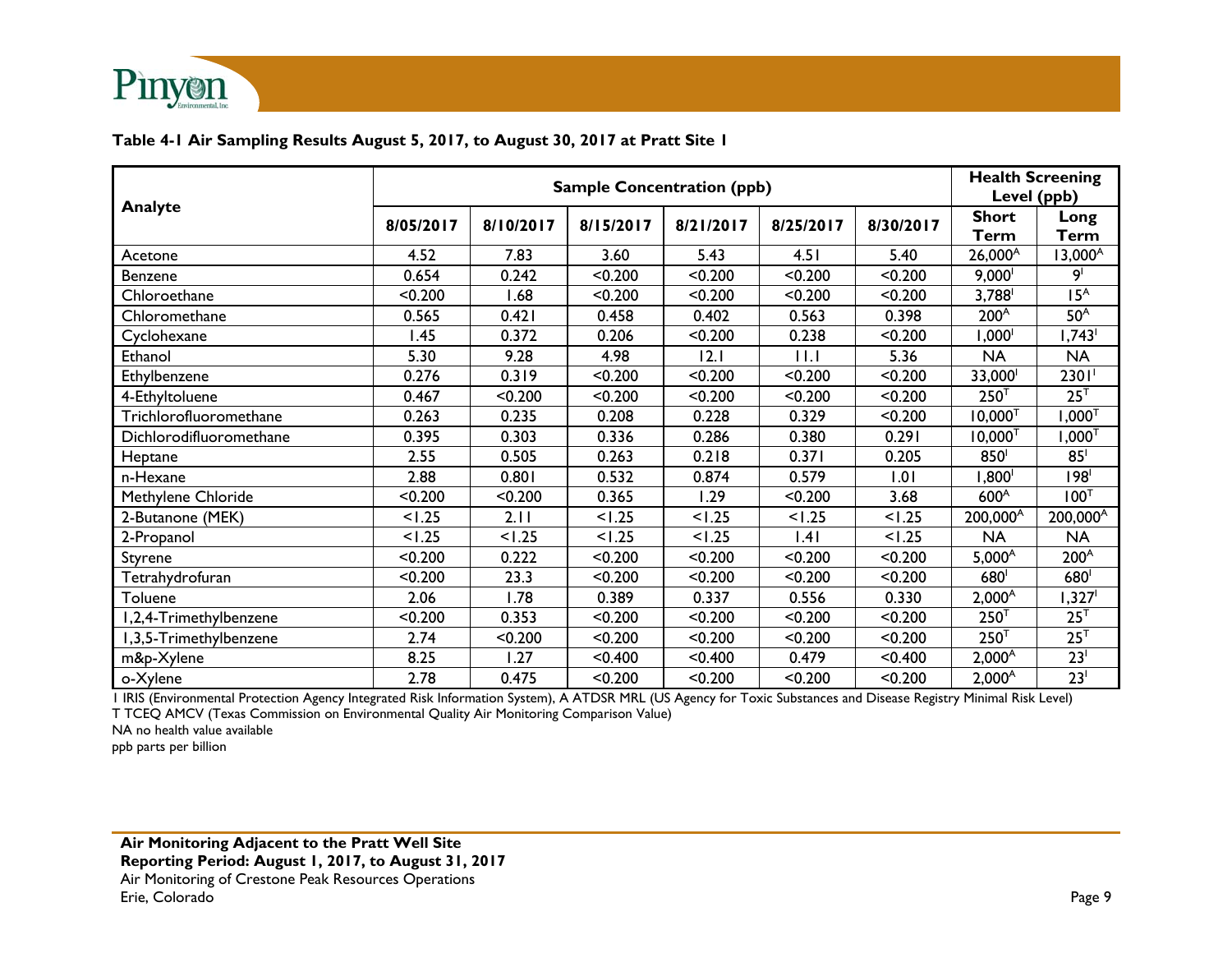

#### **Table 4-2 Air Sampling Results August 5, 2017, to August 30, 2017 at Pratt Site 2**

|                         |           | <b>Sample Concentration (ppb)</b> | <b>Health Screening Level</b><br>(ppb) |           |           |         |                      |                      |
|-------------------------|-----------|-----------------------------------|----------------------------------------|-----------|-----------|---------|----------------------|----------------------|
| Analyte                 | 8/05/2017 | 8/10/2017                         | 8/15/2017                              | 8/21/2017 | 8/25/2017 | 8/30/17 | <b>Short</b><br>Term | <b>Long Term</b>     |
| Acetone                 | 6.62      | 4.60                              | 4.17                                   | 5.64      | 4.61      | 4.68    | $26,000^{\text{A}}$  | 13,000 <sup>A</sup>  |
| Benzene                 | 0.322     | < 0.200                           | 0.899                                  | 0.241     | < 0.200   | < 0.200 | $9,000^{\circ}$      | 9'                   |
| Chloromethane           | 0.856     | 0.446                             | 0.458                                  | 0.417     | 0.561     | 0.436   | 200 <sup>A</sup>     | 50 <sup>A</sup>      |
| Cyclohexane             | 0.475     | 0.205                             | < 0.200                                | 0.304     | < 0.200   | < 0.200 | '000, ا              | $1,743$ <sup>1</sup> |
| Ethanol                 | 10.0      | 19.6                              | 5.99                                   | 8.99      | 9.08      | 5.21    | <b>NA</b>            | <b>NA</b>            |
| Trichlorofluoromethane  | 0.267     | 0.238                             | 0.212                                  | 0.257     | 0.312     | 0.203   | $10,000^{T}$         | $1{,}000^\intercal$  |
| Dichlorodifluoromethane | 0.406     | 0.316                             | 0.341                                  | 0.363     | 0.345     | 0.284   | $10,000^{T}$         | $1,000^\intercal$    |
| Heptane                 | 0.750     | 0.241                             | 0.252                                  | 0.378     | 0.238     | 0.214   | 850 <sup>1</sup>     | 85 <sup>1</sup>      |
| n-Hexane                | 1.12      | 0.545                             | 0.600                                  | 0.851     | 0.463     | 0.446   | ,800 <sup>1</sup>    | 198'                 |
| Methylene Chloride      | < 0.200   | < 0.200                           | < 0.200                                | < 0.200   | 0.204     | < 0.200 | 600 <sup>A</sup>     | $100^{\top}$         |
| Naphthalene             | < 0.630   | 0.815                             | < 0.630                                | < 0.630   | < 0.630   | < 0.630 | 189 <sup>1</sup>     | $7^A$                |
| 2-Propanol              | < 1.25    | < 1.25                            | 4.13                                   | < 1.25    | < 1.25    | < 1.25  | <b>NA</b>            | <b>NA</b>            |
| Toluene                 | 0.865     | 0.503                             | 1.39                                   | 0.547     | 0.449     | 0.348   | $2,000^{\text{A}}$   | 1,327 <sup>1</sup>   |
| I,2,4-Trimethylbenzene  | 0.263     | < 0.200                           | < 0.200                                | < 0.200   | < 0.200   | < 0.200 | 250 <sup>T</sup>     | 25 <sup>T</sup>      |
| 2,2,4-Trimethylpentane  | < 0.200   | < 0.200                           | 0.297                                  | < 0.200   | < 0.200   | < 0.200 | 75 <sup>T</sup>      | 750 <sup>T</sup>     |
| m&p-Xylene              | 0.639     | < 0.400                           | 0.556                                  | < 0.400   | < 0.400   | < 0.400 | $2,000^A$            | 23 <sup>1</sup>      |
| o-Xylene                | 0.211     | < 0.200                           | 0.236                                  | < 0.200   | < 0.200   | < 0.200 | $2,000^{\circ}$      | 23 <sup>1</sup>      |

1 IRIS (Environmental Protection Agency Integrated Risk Information System), A ATDSR MRL (US Agency for Toxic Substances and Disease Registry Minimal Risk Level)

T TCEQ AMCV (Texas Commission on Environmental Quality Air Monitoring Comparison Value)

NA no health value available

ppb parts per billion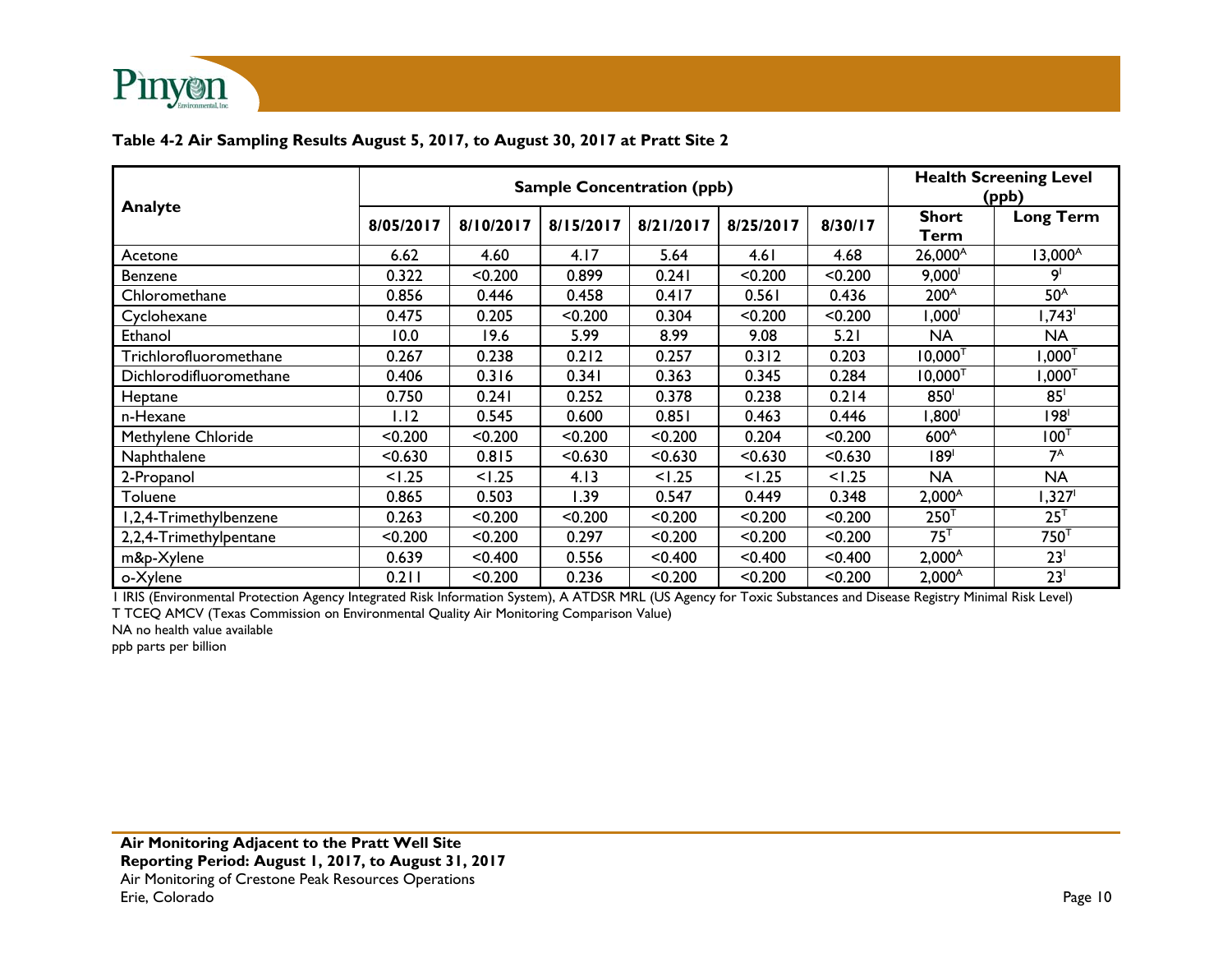

#### **Table 4-3 Air Sampling Results August 5, 2017 to August 30, 2017 at Waste Connections Site 2**

|                          | <b>Sample Concentration (ppb)</b> |         |           |           |           |           |                             | <b>Health Screening Level</b><br>(ppb) |  |
|--------------------------|-----------------------------------|---------|-----------|-----------|-----------|-----------|-----------------------------|----------------------------------------|--|
| Analyte                  | 8/05/2017                         | 8/10/17 | 8/15/2017 | 8/21/2017 | 8/25/2017 | 8/30/2017 | <b>Short</b><br><b>Term</b> | <b>Long Term</b>                       |  |
| Acetone                  | 27.5                              | 7.97    | 6.92      | 7.80      | 28.7      | 13.0      | $26,000^{\circ}$            | $13,000^{\circ}$                       |  |
| Benzene                  | 1.13                              | < 0.200 | < 0.200   | 0.776     | 1.39      | 0.734     | $9,000$ <sup>1</sup>        | او                                     |  |
| Chloroethane             | 2.42                              | < 0.200 | < 0.200   | < 0.200   | < 0.200   | < 0.200   | 3,788 <sup>1</sup>          | 15 <sup>A</sup>                        |  |
| Chloromethane            | 1.19                              | 0.757   | 0.932     | 1.06      | 1.23      | 0.877     | 200 <sup>A</sup>            | 50 <sup>A</sup>                        |  |
| Cyclohexane              | 1.05                              | 0.856   | < 0.200   | 0.736     | 1.53      | 1.21      | 1,000 <sup>1</sup>          | 1,743                                  |  |
| Ethanol                  | 40.0                              | 8.60    | 5.98      | 15.4      | 72.4      | 14.2      | <b>NA</b>                   | <b>NA</b>                              |  |
| Ethylbenzene             | 2.69                              | < 0.200 | < 0.200   | < 0.200   | 1.44      | < 0.200   | 33,000                      | 2301                                   |  |
| 4-Ethyltoluene           | < 0.200                           | < 0.200 | < 0.200   | < 0.200   | 1.67      | < 0.200   | $250^T$                     | $25^T$                                 |  |
| Trichlorofluoromethane   | 1.46                              | 1.18    | 1.17      | 1.27      | 1.52      | < 0.200   | $10,000^{T}$                | $1,000^\intercal$                      |  |
| Dichlorodifluoromethane  | 2.20                              | 1.61    | .48       | 1.43      | 3.21      | 1.43      | $10,000^{T}$                | $1,000^\top$                           |  |
| Heptane                  | 1.70                              | 1.51    | 0.876     | 1.05      | 2.45      | 1.06      | 850                         | 85 <sup>1</sup>                        |  |
| n-Hexane                 | 2.19                              | 3.59    | 1.73      | 2.16      | 13.8      | 4.83      | $1,800^{\circ}$             | 198 <sup>1</sup>                       |  |
| Methylene Chloride       | < 0.200                           | < 0.200 | < 0.200   | 0.783     | < 0.200   | 8.11      | 600 <sup>A</sup>            | $100^{\top}$                           |  |
| 2-Butanone (MEK)         | 7.26                              | < 1.25  | < 1.25    | 4.00      | 4.56      | < 1.25    | 200,000 <sup>A</sup>        | 200,000 <sup>A</sup>                   |  |
| Methyl methacrylate      | 2.30                              | < 0.200 | < 0.200   | < 0.200   | < 0.200   | < 0.200   | 171                         | 100 <sup>1</sup>                       |  |
| 2-Propanol               | 17.2                              | < 1.25  | < 1.25    | < 1.25    | < 1.25    | < 1.25    | <b>NA</b>                   | <b>NA</b>                              |  |
| Styrene                  | 1.90                              | < 0.200 | < 0.200   | < 0.200   | < 0.200   | < 0.200   | $5,000^{\circ}$             | 200 <sup>A</sup>                       |  |
| Tetrahydrofuran          | 8.19                              | < 0.200 | < 0.200   | 1.49      | < 0.200   | 1.67      | 680 <sup>1</sup>            | 680 <sup>1</sup>                       |  |
| Toluene                  | 16.0                              | 1.57    | 1.13      | 2.09      | 5.80      | 1.68      | $2,000^{\text{A}}$          | 1,327 <sup>1</sup>                     |  |
| I, 2, 4-Trimethylbenzene | 1.91                              | < 0.200 | < 0.200   | < 0.200   | 2.37      | < 0.200   | 250 <sup>T</sup>            | $25^{\top}$                            |  |
| 2,2,4-Trimethylpentane   | < 0.200                           | 1.60    | < 0.200   | < 0.200   | < 0.200   | < 0.200   | $75^{\top}$                 | 750 <sup>T</sup>                       |  |
| m&p-Xylene               | 8.13                              | < 0.400 | < 0.400   | < 0.400   | 5.87      | < 0.400   | $2,000^{\circ}$             | 23 <sup>1</sup>                        |  |
| o-Xylene                 | 3.27                              | < 0.200 | < 0.200   | < 0.200   | 1.98      | < 0.200   | $2,000^{\circ}$             | 23 <sup>1</sup>                        |  |

1 IRIS (Environmental Protection Agency Integrated Risk Information System), A ATDSR MRL (US Agency for Toxic Substances and Disease Registry Minimal Risk Level) T TCEQ AMCV (Texas Commission on Environmental Quality Air Monitoring Comparison Value)

NA no health value available

ppb parts per billion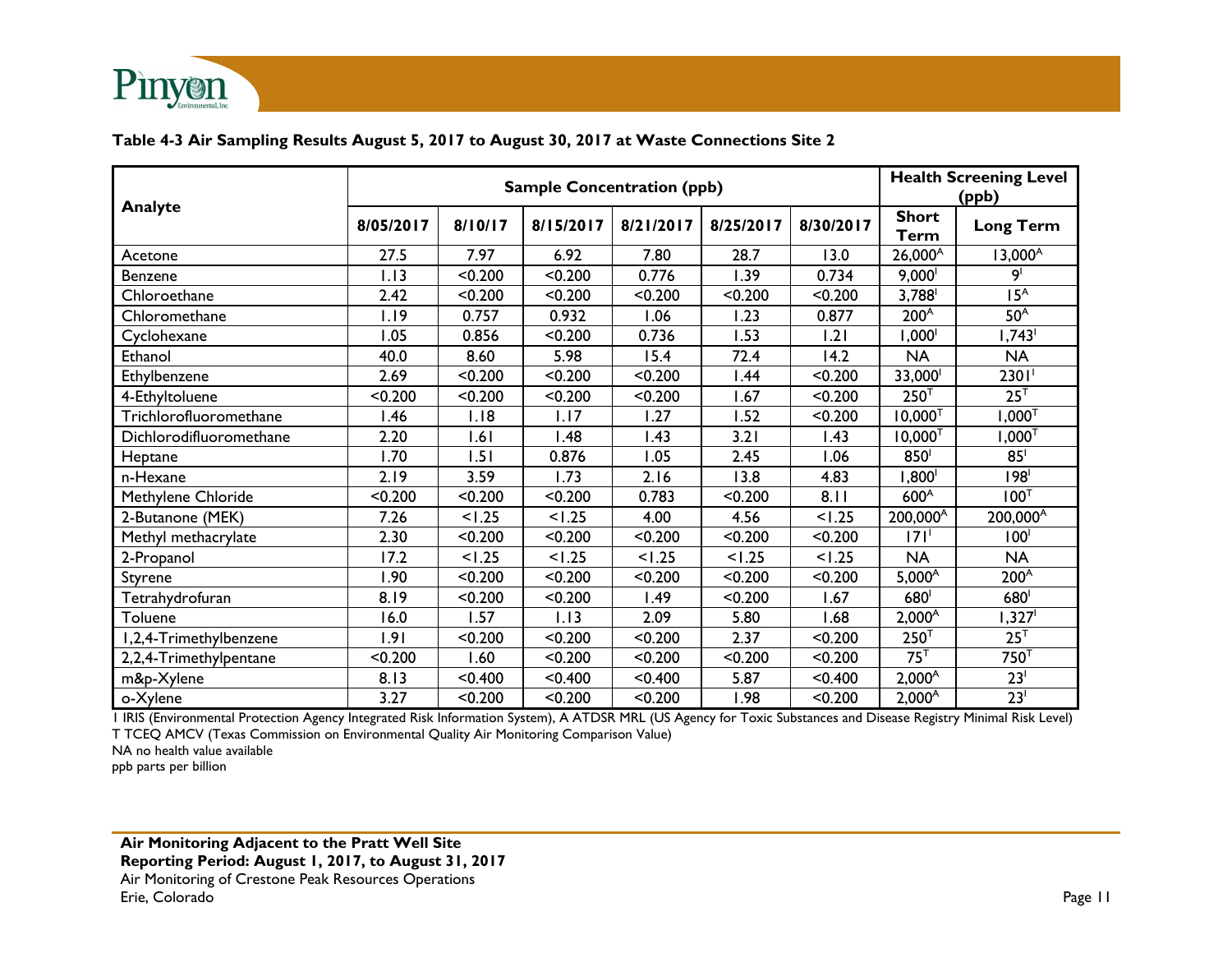

## **5. Trends in Detected Substances**

## **5.1 Pratt Site 1**

Pinyon calculated the R-value and p-value for all substances detected from July 18, 2017, through August 30, 2017, at Pratt Site 1 (Table 5-1). The p-value was greater than 0.05 for all substances, which indicates that any trends are not statistically significant during this reporting period except for chloroethane. The calculated Rvalue for chloroethane is 0.82 and the p-value is 0.004. This implies that measured concentrations of chloroethane are increasing over time at greater than the 95% confidence level. This reporting period constituted a relatively small sample size (n=10), and it is possible that as subsequent samples are collected at Pratt Site 1, additional statistically significant trends in detected substances over time could be confirmed.

|  |  |  |  | Table 5-1 R-value and p-value of Detected Substances at Pratt Site 1 |  |
|--|--|--|--|----------------------------------------------------------------------|--|
|--|--|--|--|----------------------------------------------------------------------|--|

| <b>Substance</b>         | <b>R-value</b> | p-value |
|--------------------------|----------------|---------|
| Acetone                  | $-0.56$        | 0.09    |
| Benzene                  | $-0.25$        | 0.49    |
| Carbon disulfide         | $-0.06$        | 0.87    |
| Chloroethane             | 0.82           | .004    |
| Chloromethane            | $-0.15$        | 0.68    |
| Cyclohexane              | $-0.29$        | 0.45    |
| I,4-Dichlorobenzene      | $-0.19$        | 0.60    |
| cis-1,2,-dichloroethane  | $-0.30$        | 0.40    |
| Ethanol                  | $-0.54$        | 0.11    |
| Ethylbenzene             | $-0.06$        | 0.87    |
| 4-Ethyltoluene           | $-0.16$        | 0.66    |
| Trichlorofluoromethane   | $-0.01$        | 0.98    |
| Dichlorodifluoromethane  | 0.17           | 0.66    |
| Heptane                  | $-0.17$        | 0.64    |
| n-Hexane                 | 0.05           | 0.89    |
| Methylene Chloride       | $-0.12$        | 0.74    |
| 2-Butanone (MEK)         | $-0.30$        | 0.43    |
| 2-Propanol               | $-0.25$        | 0.52    |
| Styrene                  | $-0.29$        | 0.40    |
| Tetrachloroethylene      | $-0.50$        | 0.14    |
| Tetrahydrofuran          | 0.01           | 0.98    |
| Toluene                  | $-0.37$        | 0.29    |
| Trichloroethene          | $-0.21$        | 0.56    |
| I, I, 2-Trichloroethane  | $-0.38$        | 0.28    |
| I,2,4-Trimethylbenzene   | $-0.42$        | 0.23    |
| I, 3, 5-Trimethylbenzene | $-0.06$        | 0.87    |
| Vinyl acetate            | $-0.32$        | 0.37    |
| m&p-Xylene               | $-0.23$        | 0.52    |
| o-Xylene                 | $-0.27$        | 0.45    |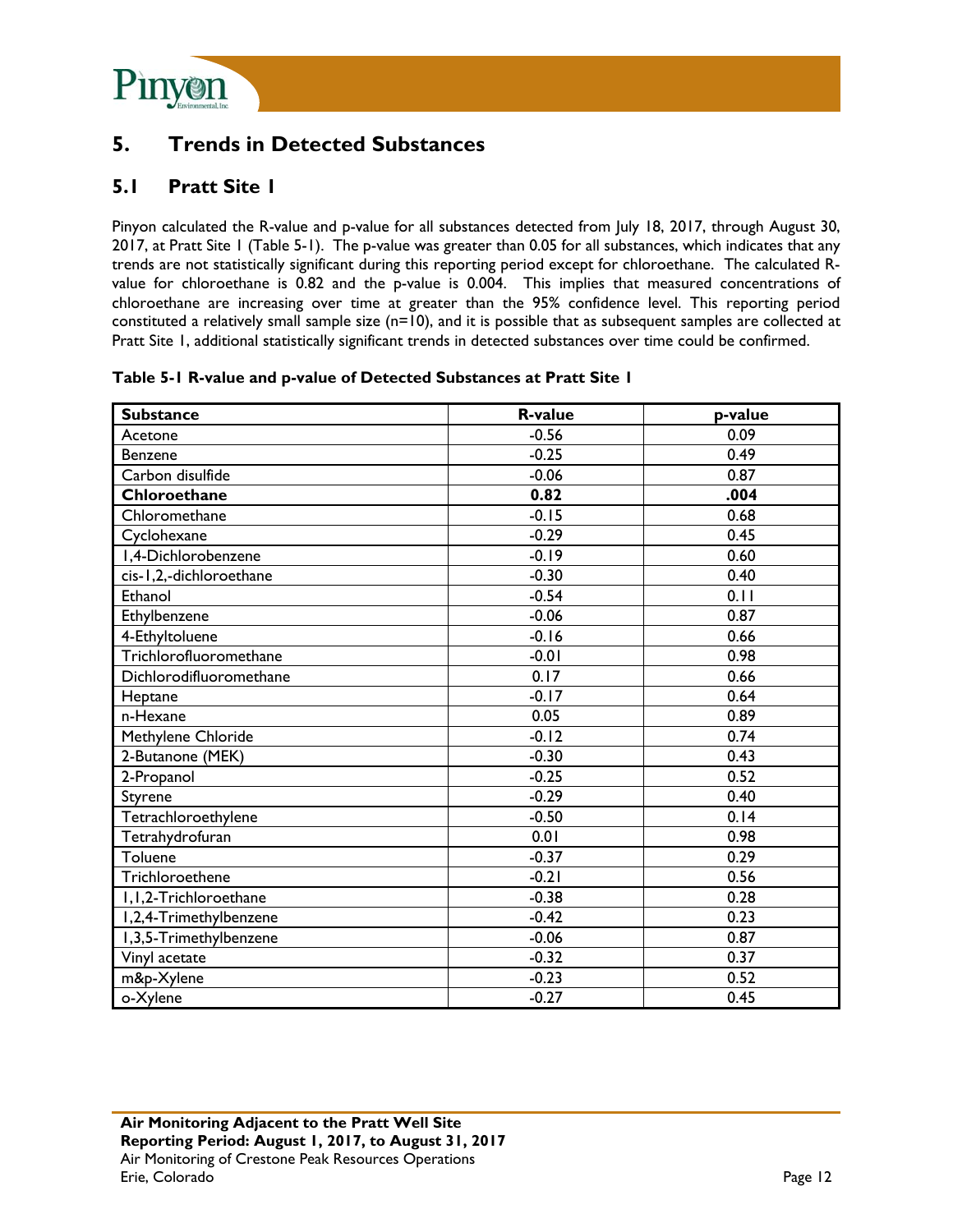

## **5.2 Pratt Site 2**

Pinyon calculated the R-value and p-value for all substances detected from July 18, 2017, through August 30, 2017, at Pratt Site 2 (Table 5-2). The p-value was greater than 0.05 for all substances, which indicates that any trends are not statistically significant during this reporting period except for acetone and tetrahydrofuran. The calculated R-value for acetone is -0.73 and the p-value is 0.02. The calculated R-value for tetrahydrofuran is -0.68 and the p-value is 0.03. This implies that measured concentrations of acetone and tetrahydrofuran are decreasing over time at greater than the 95% confidence level. This reporting period constituted a relatively small sample size (n=10), and it is possible that as subsequent samples are collected at Pratt Site 2, additional statistically significant trends in detected substances over time could be confirmed.

| <b>Substance</b>        | <b>R-value</b> | p-value |
|-------------------------|----------------|---------|
| <b>Acetone</b>          | $-0.73$        | 0.02    |
| Benzene                 | 0.21           | 0.56    |
| Chloromethane           | $-0.77$        | 0.01    |
| Cyclohexane             | 0.12           | 0.74    |
| Ethanol                 | 0.15           | 0.68    |
| Ethylbenzene            | $-0.46$        | 0.18    |
| Trichlorofluoromethane  | 0.29           | 0.45    |
| Dichlorodifluoromethane | 0.30           | 0.43    |
| Heptane                 | 0.25           | 0.49    |
| n-Hexane                | 0.26           | 0.47    |
| Methylene Chloride      | $-0.43$        | 0.21    |
| Naphthalene             | 0.06           | 0.87    |
| 2-Butanone (MEK)        | 0.14           | 0.70    |
| 2-Propanol              | 0.09           | 0.80    |
| Tetrahydrofuran         | $-0.68$        | 0.03    |
| Toluene                 | 0.08           | 0.83    |
| Trichloroethene         | $-0.31$        | 0.38    |
| I,2,4-Trimethylbenzene  | 0.06           | 0.87    |
| 2,2,4-Trimethylpentane  | 0.17           | 0.64    |
| m&p-Xylene              | 0.30           | 0.40    |
| o-Xylene                | 0.22           | 0.54    |

| Table 5-2 R-value and p-value of Detected Substances at Pratt Site 2 |  |  |
|----------------------------------------------------------------------|--|--|
|                                                                      |  |  |

## **5.3 Waste Connections Site 2**

Pinyon calculated the R-value and p-value for all substances detected from April 15, 2017, through August 30, 2017, at Waste Connections Site 2 (Table 5-3). The p-value was greater than 0.05 for all substances, which indicates that any trends are not statistically significant during this reporting period except for benzene, chloromethane, cyclohexane, trichlorofluoromethane, dichlorofluoromethane, heptane, n-hexane and methylene chloride. This indicates that measured concentrations of these substances are increasing over time at greater than the 95% confidence level. Although measured levels of these substances are increasing over time, their detected concentrations have remained below short-term and long-term health screening levels (Section 4). This reporting period constituted a relatively small sample size (n=29). Statistically significant trends may be confirmed through additional sampling.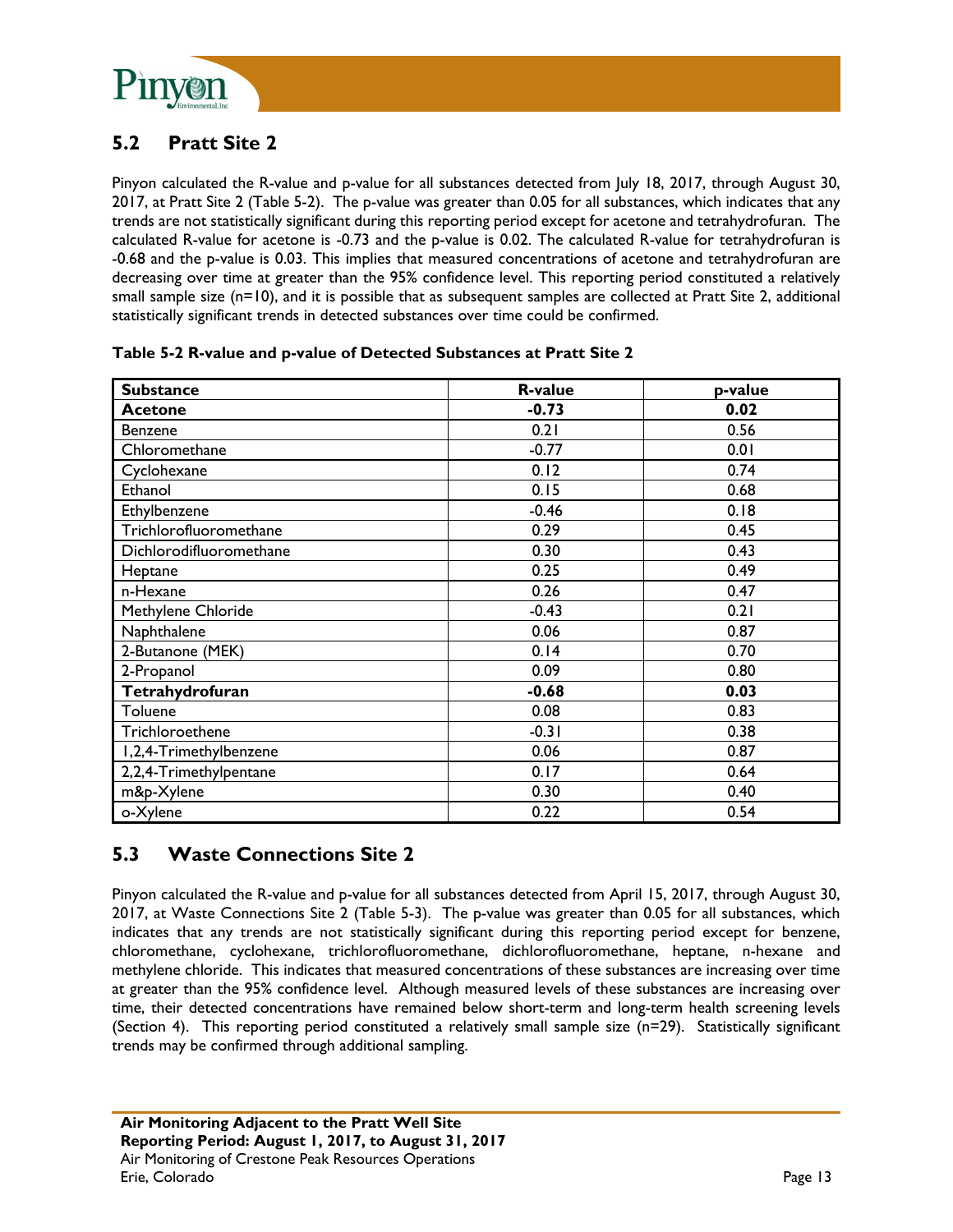

#### **Table 5-3 R-value and p-value of Detected Substances at Waste Connections Site 2**

| <b>Substance</b>          | <b>R-value</b> | p-value |
|---------------------------|----------------|---------|
| Acetone                   | 0.03           | 0.88    |
| <b>Benzene</b>            | 0.58           | 0.001   |
| Carbon disulfide          | $-0.19$        | 0.32    |
| Carbon tetrachloride      | 0.01           | 0.96    |
| Chloroethane              | 0.20           | 0.30    |
| Chloromethane             | 0.53           | 0.003   |
| Cyclohexane               | 0.60           | 0.0004  |
| cis-1,2,-dichloroethane   | $-0.28$        | 0.14    |
| I,4-Dioxane               | $-0.12$        | 0.50    |
| Ethanol                   | 0.06           | 0.76    |
| Ethylbenzene              | 0.33           | 0.08    |
| 4-Ethyltoluene            | 0.02           | 0.92    |
| Trichlorofluoromethane    | 0.54           | 0.002   |
| Dichlorodifluoromethane   | 0.62           | 0.0003  |
| Heptane                   | 0.71           | 0.0001  |
| n-Hexane                  | 0.55           | 0.002   |
| Isopropylbenzene          | 0.03           | 0.88    |
| <b>Methylene Chloride</b> | 0.38           | 0.04    |
| 2-Butanone (MEK)          | 0.08           | 0.68    |
| Naphthalene               | 0.03           | 0.88    |
| Methyl methacrylate       | 0.21           | 0.27    |
| 2-Propanol                | 0.13           | 0.50    |
| Propene                   | 0.30           | 0.11    |
| Styrene                   | 0.21           | 0.27    |
| Tetrachloroethylene       | 0.28           | 0.14    |
| Tetrahydrofuran           | 0.08           | 0.68    |
| Toluene                   | 0.34           | 0.07    |
| Trichloroethylene         | 0.16           | 0.41    |
| I, I, 2-Trichloroethane   | 0.13           | 0.50    |
| I,2,4-Trimethylbenzene    | 0.02           | 0.92    |
| I,3,5-Trimethylbenzene    | $-0.03$        | 0.88    |
| 2,2,4-Trimethylpentane    | 0.21           | 0.27    |
| m&p-Xylene                | 0.01           | 0.96    |
| o-Xylene                  | 0.01           | 0.96    |